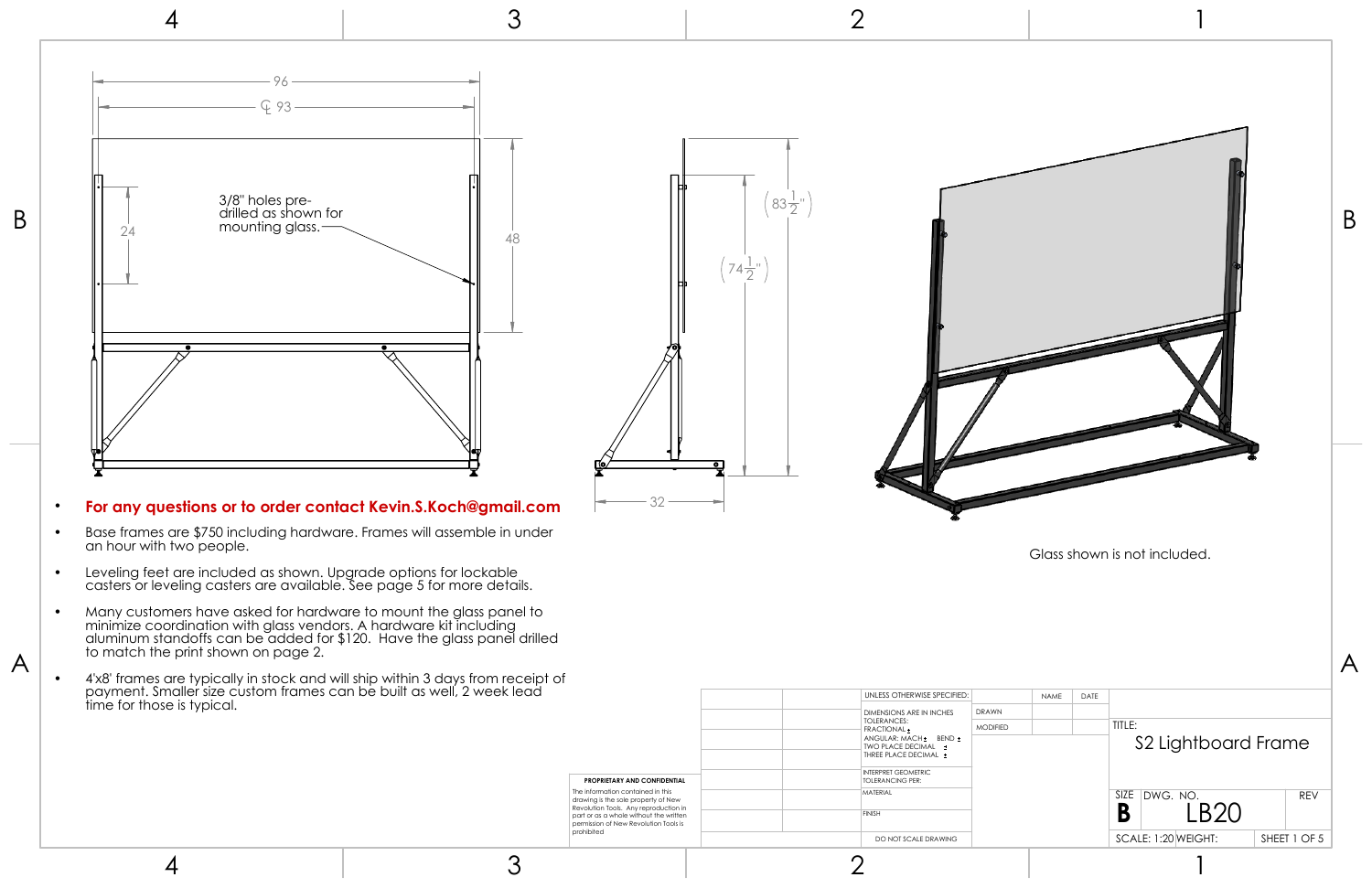

|              |            |           | $\left(\frac{3}{8}$ "                                                          | B |
|--------------|------------|-----------|--------------------------------------------------------------------------------|---|
|              | $\sf NAME$ | ц<br>DATE |                                                                                |   |
| $\mathbf{C}$ |            |           | TITLE:                                                                         |   |
|              |            |           | SIZE DWG. NO.<br>$B$ LB20<br><b>REV</b><br>SCALE: 1:12 WEIGHT:<br>SHEET 2 OF 5 |   |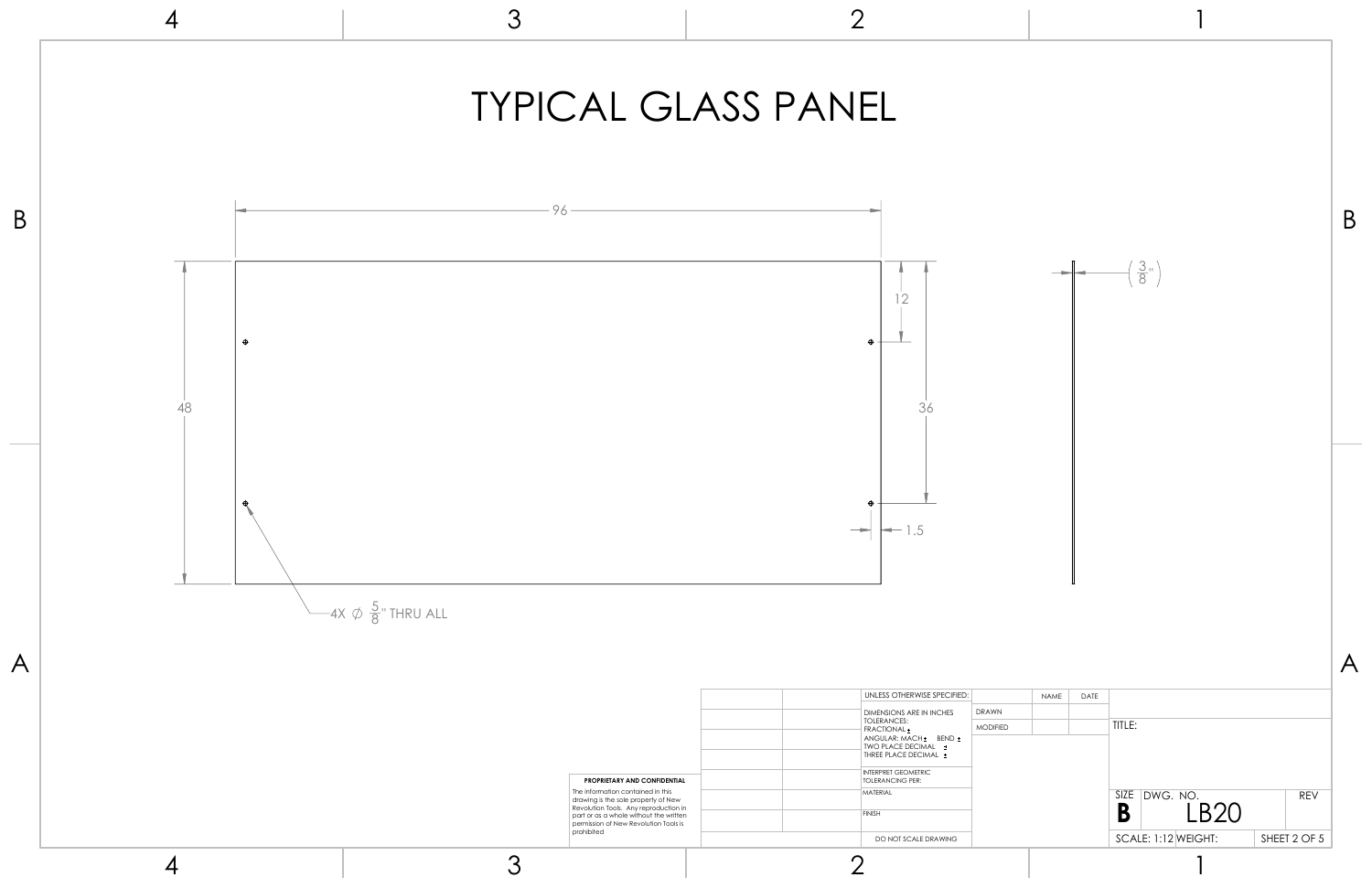A

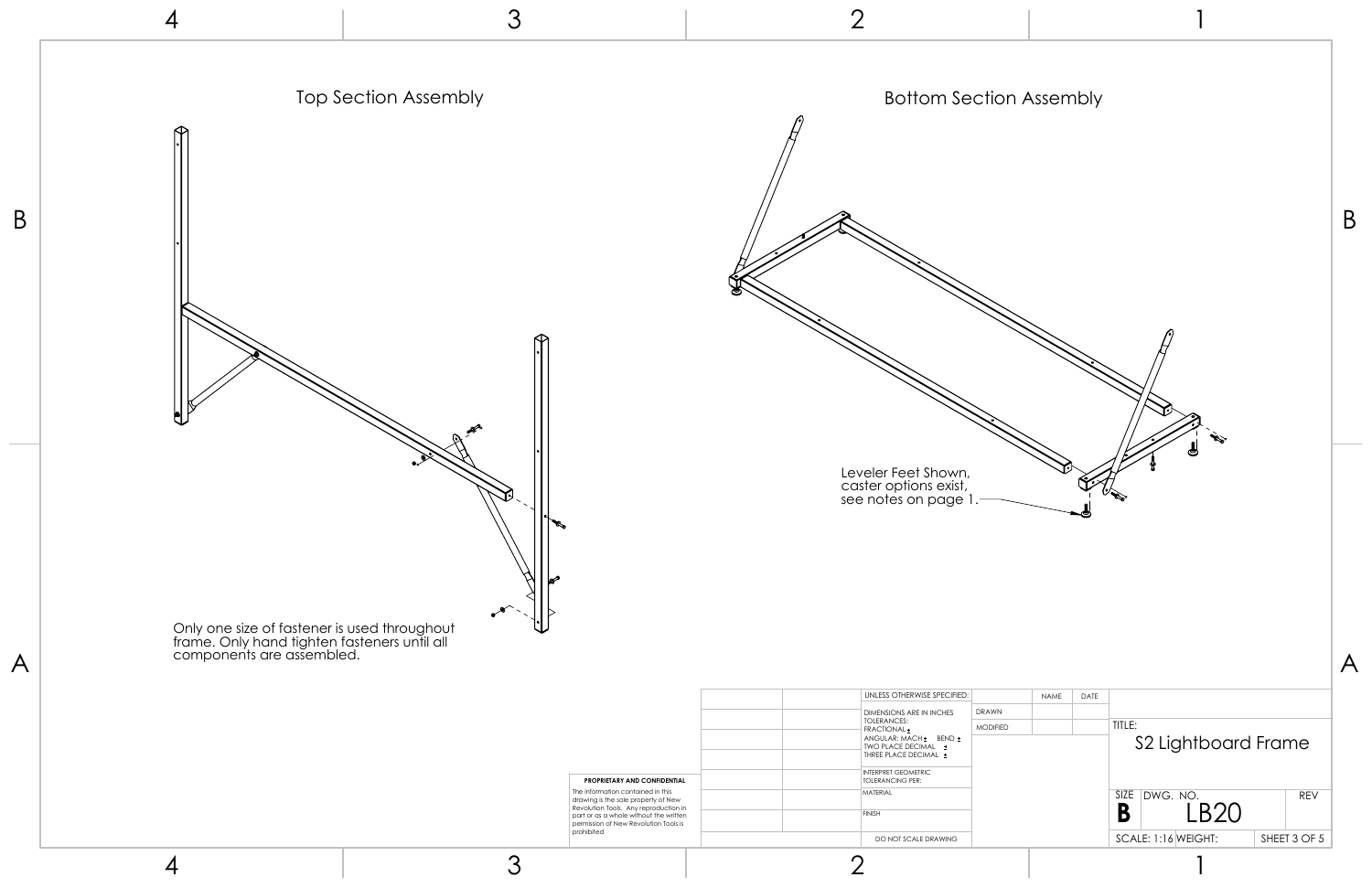| <b>NAME</b> | DATE |           |          |                     |  |              |  |
|-------------|------|-----------|----------|---------------------|--|--------------|--|
|             |      | TITLE:    |          | S2 Lightboard Frame |  |              |  |
|             |      | SIZE<br>B | DWG. NO. | <b>LB20</b>         |  | <b>REV</b>   |  |
|             |      |           |          | SCALE: 1:16 WEIGHT: |  | SHEET 4 OF 5 |  |
|             |      |           |          | 7                   |  |              |  |